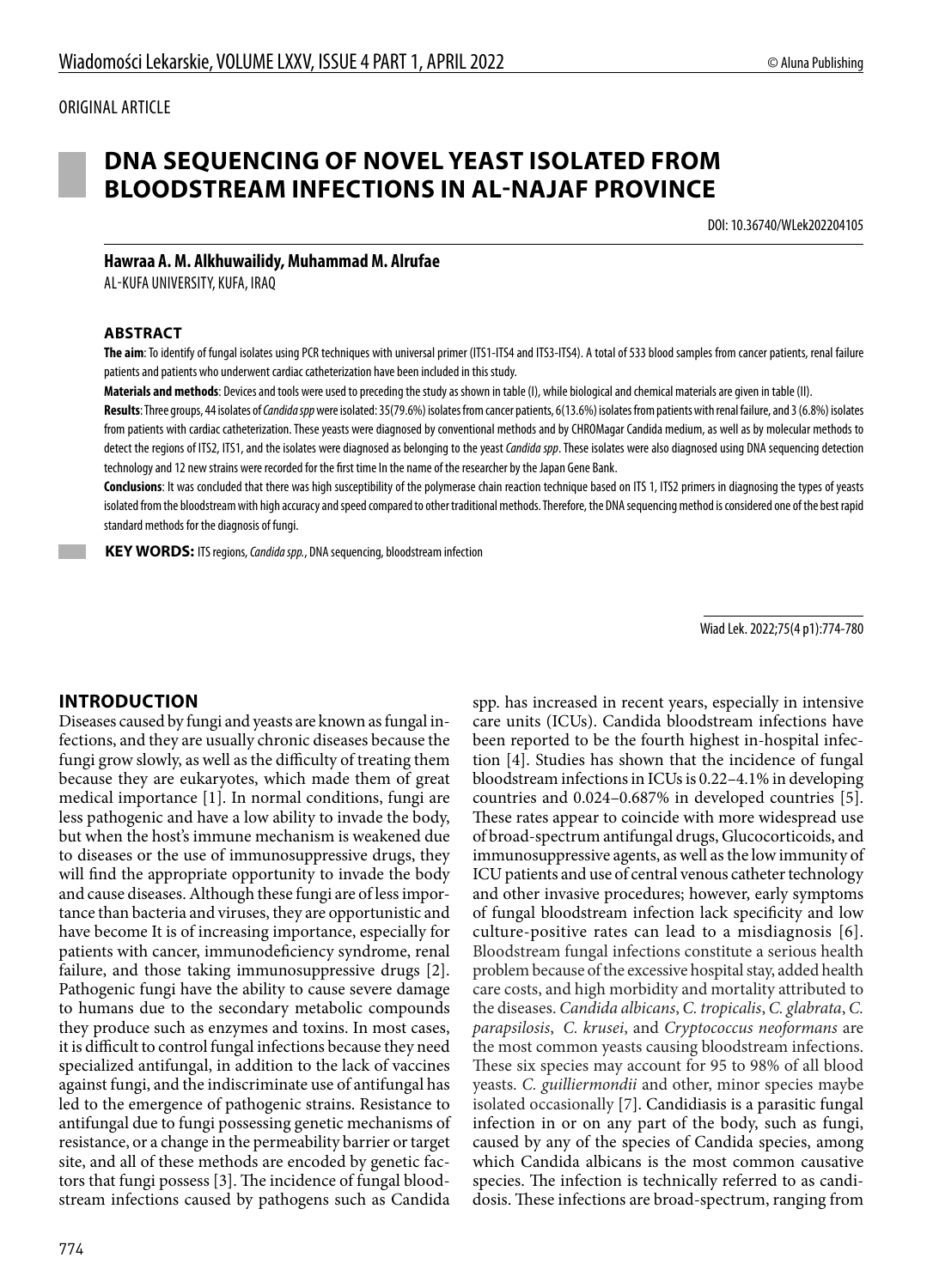| No. | <b>Devices and Tools</b>  | <b>Company name</b>        |
|-----|---------------------------|----------------------------|
|     | Agarose gel tank          | Company/China              |
| 2   | Autoclave                 | Harayma (Japan)            |
| 3   | Bunsen burner             | Iraqi                      |
| 4   | Centrifuge                | Heraeus (England)          |
| 5   | Compound light microscope | Olympus/Japan              |
| 6   | Disposable Petri dishes   | <b>BBL-USA</b>             |
| 7   | Electrophoresis apparatus | Mupid-one (Japan)          |
| 8   | Eppendorf centrifuge      | Hettiich EBA.20/Germany    |
| 9   | Eppendorf tube            | Sigma/England              |
| 10  | Gel electrophoresis unit  | LKB/Swden                  |
| 11  | Incubator                 | Memmert, Germany           |
| 12  | Micro pipettes            | Gillson instruments/France |
| 13  | Nano drop                 | Labnet/ Germany            |
| 14  | Slides and cover slides   | <b>BBL-USA</b>             |
| 15  | Standard loop 0.01        | Himedia(India)             |
| 16  | Sterile cotton swabs      | Himedia(India)             |
| 17  | Vortex mixture            | Buchi (Germany)            |
|     |                           |                            |

**Table I.** Devices and Tools used to preceding this study

superficial oral thrush and vaginitis to the deeply cited, often life-threatening systemic infection. Systemic infections are commonly referred to as candidemia and are one of the prominent co-infections in immunocompromised patients such as those suffering from cancer, HIV, renal replacement therapy, central-venous catheter (CVC) use (prolonged catheterization, type of catheter material, and anatomical site of catheter insertion), and healthcare practice (weak barrier methods during catheter insertion as well as patients in emergency surgery ) with extensive use of powerful antibiotics and immune-suppressive therapies during organ transplant or anti-leukemia therapies [8]. Molecular identification has become an important approach, with sequences in rRNA genes and spacers being used in DNA sequence analysis, microarrays or peptide nucleic acid probe based fluorescent hybridization assays. Non-culture based approaches to the diagnosis of yeast infections have been suggested as ways to improve the sensitivity and speed of a diagnosis, though currently few have been proved as sufficient and reliable alternatives to culture. [9]The term DNA sequencing refers to methods for determining order DNA nucleotide bases, knowledge of DNA sequences of genes and other parts of organisms' genomes have become indispensable to basics research in biological processes, as well as in areas such as diagnostics or forensic research [10]. Based on the information available in Iraq, there is little data available associated with fungal species isolated from bloodstream infections, and due to the increase in the number of immunosuppressed patients made many opportunistic yeasts more virulent and caused many cases of severe bloodstream infections, which are considered life-threatening for these groups of patients. The genetics of these yeasts may therefore be re-

considered in the strategies used in the treatment of these patients for these reasons , this study was designed to meet these spaces, this study confirms the importance of fungi as human causative agents and gives them Genetic and molecular profile for accurate identification of pathogens. Therefore, the current study aimed to find a database of fungi species that cause bloodstream infections to give their genetic characteristics and compared with standard isolates documented in the NCBI global sites. And to monitor and measure the occurrence of bloodstream infections in hospitals for immunocompromised patients and the detection of the most common pathogen among the cases of infection, this was achieved through the following objectives:

- Isolation and identification of fungal species from the blood of immunocompetent patients by microscopic examination and the formation of the germ tube and growth on CHROMagar medium etc.
- Identification of fungal isolates using PCR techniques with universal primer (ITS1-ITS4 and ITS3-ITS4).
- DNA sequencing analysis and aligned with NCBI database using Blast software and multiple aligned to each other using BioEdit software for identifying some fungal isolates.
- Registration of new strains and giving them an accession number by gene bank through the NCBI website.

#### **THE AIM**

To identify of fungal isolates using PCR techniques with universal primer (ITS1-ITS4 and ITS3-ITS4). A total of 533 blood samples from cancer patients, renal failure patients and patients who underwent cardiac catheterization have been included in this study.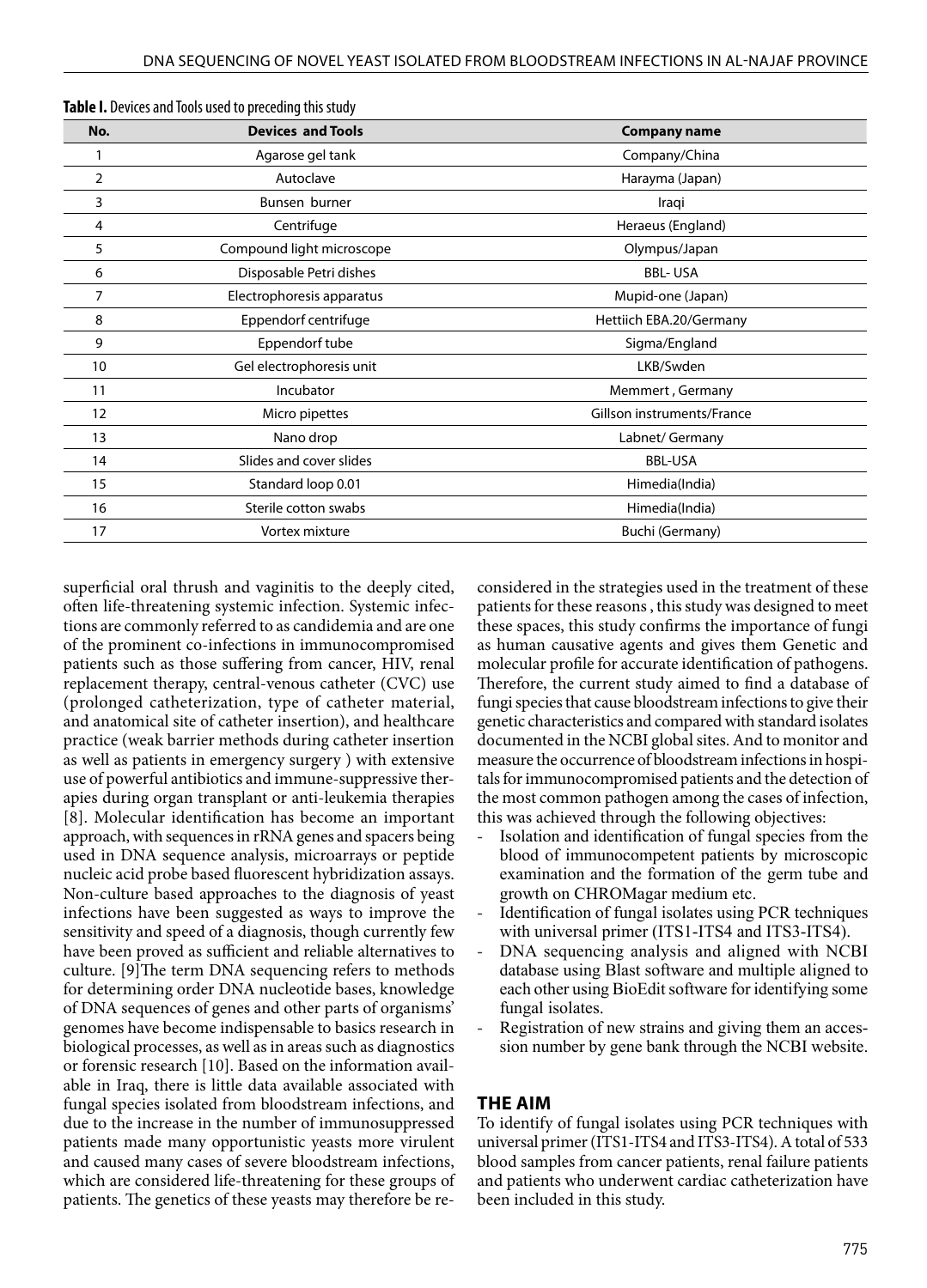| Table II. Biological and chemical materials were used in this study |  |
|---------------------------------------------------------------------|--|
|---------------------------------------------------------------------|--|

| No. | biological and chemical materials | <b>Company name</b> |
|-----|-----------------------------------|---------------------|
|     | Agarose                           | Sigma (USA)         |
| 2   | De-ionized water                  | Bioneer / Korea     |
| 3   | <b>DNA Ladder</b>                 | Promega/USA         |
| 4   | DNA Loading Dye                   | Promega             |
| 5   | <b>EDTA</b>                       | Promega/USA         |
| 6   | Ethidium bromide                  | Sigma (USA)         |
| 7   | Glycerol                          | Sigma (USA)         |
| 8   | Gram stain kit                    | Himedia-India       |
| 9   | Human serum                       | Iraqi               |
| 10  | Lacto phenol cotton blue          | Himedia-India       |
| 11  | Lacto phenol cotton blue stain    | Fluka / Switzerland |
| 12  | <b>DNA Ladder</b>                 | Promega/USA         |
| 13  | <b>Master Mix</b>                 | Promega / USA       |
| 14  | Normal saline                     | Haidylena (Egypt)   |
| 15  | Primers                           | Bioneer/ China      |
| 16  | TBE buffer                        | Promega/USA         |
| 17  | TE buffer                         | Promega/USA         |

| Table III. Three Readymade Culture media used in present study |  |  |
|----------------------------------------------------------------|--|--|
|----------------------------------------------------------------|--|--|

| No. | Media                      | <b>Company name</b> |
|-----|----------------------------|---------------------|
|     | CHROM agar Candida         | Himedia-India       |
| າ   | Potato dextrose agar       | Himedia-India       |
| ર   | Sabouraud dextrose agar    | Himedia-India       |
| 4   | Brain heart infusion broth | Himedia-India       |

**Table IV.** Specific primers used in this study and their Oligonucleotide sequences for Candida species detecting

| Primer        | DNA sequences $(5 \rightarrow -3)$ | <b>Target</b><br>region |
|---------------|------------------------------------|-------------------------|
| <b>ITS3 F</b> | 5 '-GCA TCG ATG AAG AAC GCA GC-3'  | ITS <sub>2</sub>        |
| ITS4 R        | 5'-TCC TCC GCT TAT TGA TAT GC-3'   |                         |
| <b>ITS1 F</b> | 5'-TCCGTAGGTGAACCTGCGG-3'          | ITS1                    |
| ITS4 R        | 5'-TCC TCC GCT TAT TGA TAT GC-3'   |                         |

### **MATERIALS AND METHODS**

### MATERIALS

### *DEVICES AND TOOLS*

The following devices and tools were used to preceding the study table (I)

### *BIOLOGICAL AND CHEMICAL MATERIALS*

The biological and chemical materials in table (II) were used for proceeding of experiments and tests in this study such as following:

### *READYMADE CULTURE MEDIA*

Three Culture media illustrated in table (III) were used as readymade for proceeding of experiments and tests in this study.

# *PCR MATERIALS*

#### *KITS*

A specific EZ-10 spin column fungal genomic DNA minipreps kit (Favorgen Biotech Corp, Taiwan), was used for purification of young yeast colonies.

### *REACTION MIXTURE*

Accu power PCR Pre Mix. Favorgen Biotech Corp, Taiwan, (0.1ml) thin-wall 8-strip tubes with attached cup /96 tubes were used**.**

### *MOLECULAR WEIGHT MARKER*

DNA marker Favorgen Biotech Corp, Taiwan, gene ruler, 100-1500bp, Kit size 50µl (0.1 µg/µl) were used**.**

### *PRIMER*

The following primers were used in the study for genome amplification [11], table (IV).

### *PCR REACTION MIXTURE*

The following components were mixing in the Thermal cycler to produce PCR products table (V)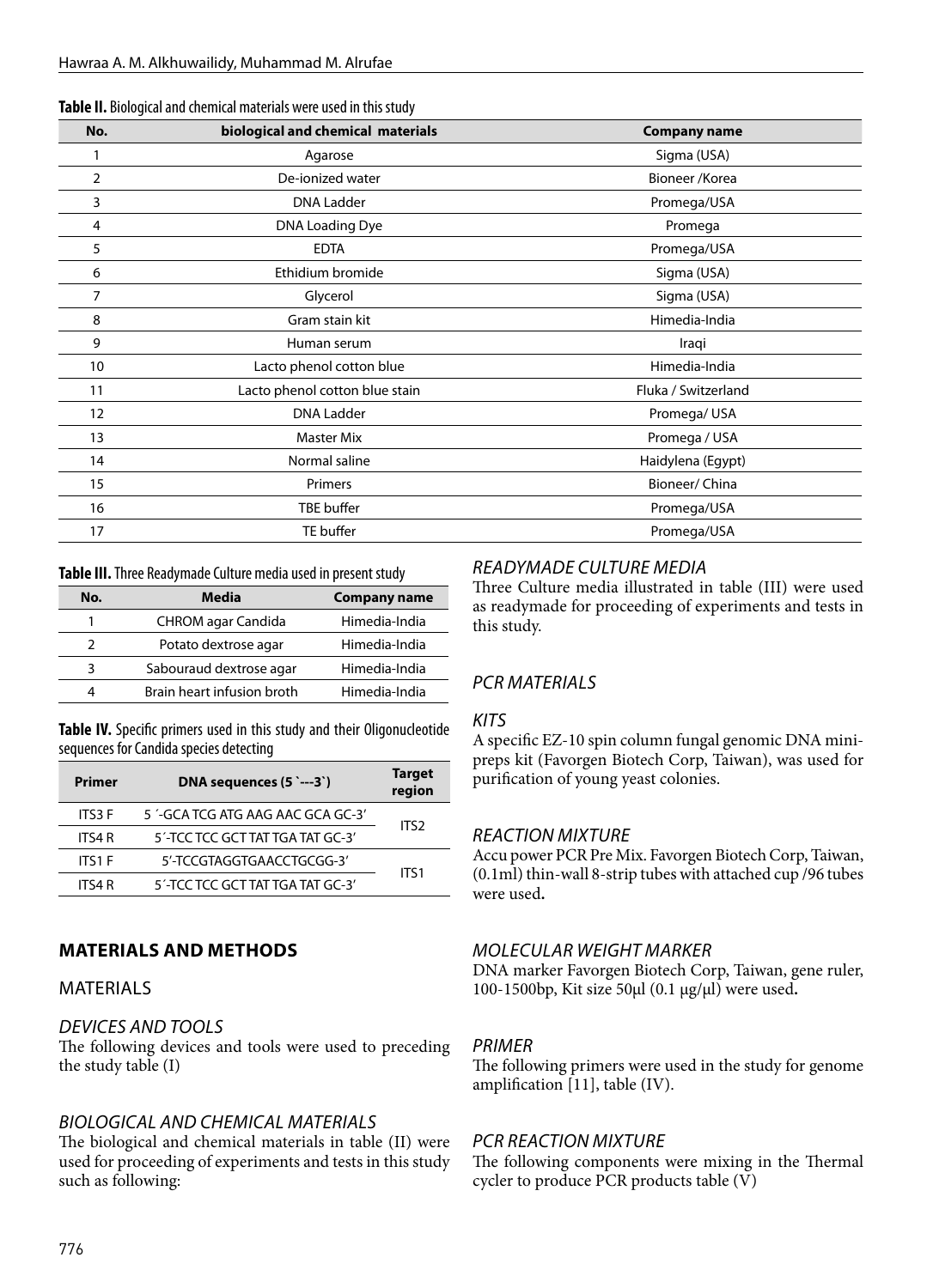

**Fig. 1.** Quantitative DNA concentration was measured using a nanophotometer

# *PCR THERMO CYCLER CONDITIONS*

#### *PCR PROGRAM*

General program is listed in table (VI), using to amplification at target gene .

The PCR products and the ladder marker are analyzed by electrophoresis on 1.2 % agarose gel. The resolved band is indicative of the corresponding of (ITS2 and ITS1) genes. The molecular weight identification of resolved band is based on their correspondence to the ladder bands.

#### **Table V.** PCR mixture component used in the reaction

| <b>PCR Master mix</b>    | <b>Volume</b>    |
|--------------------------|------------------|
| DNA template             | 5µl              |
| Forward primer (10 pmol) | 1.5 <sub>µ</sub> |
| Reveres primer (10 pmol) | $1.5$ µl         |
| <b>PCR</b> water         | 12µl             |
| Total volume             | 20ul             |

#### **Table VI.** PCR program that apply in the themocycler



**Fig. 2.** Agarose gel electrophoresis of ITS1 regions PCR product by pair primers (ITS1-ITS4) of different yeast spp. (1.3q agarose gel, 80 volts for 1 hour) (M: DNA ladder; lane 1-44: yeast spp)

#### METHODS

533 blood samples were collected from hospitals in An-Najaf Governorate from patients undergoing catheterization 140 samples (26.27%), cancer patients 269 (50.47%) and patients with renal failure 124 samples (23.26%) during the period from 15 August 2020 to 21 March 2021. Data was retrieved from patient data register, individual patient records bloodstream infection was defined as the isolation of a micro-organism from bloodstream of patients with or without systemic symptoms was drawn under sterile conditions by venipuncture from a site not previously pricked. Two ml of blood was transported to the mycology laboratory in faculty of sciences in university of Kufa, and this blood specimens was immediately added to bottles containing 20ml of brain heart infusion broth and The bottles were incubated at 37ºC for up to five days. Subcultures were made on PDA and SDA agar plates after 5 days or in between if visible turbidity appeared, also CHROMagar Candida medium was performed and incubated at 37C° for 1-3 days for visible growth of Candida *spp* colonies and molds [12].

| Gene<br><b>Name</b> | Temperature (°C) / Time |                           |            |                  |                  |                                |
|---------------------|-------------------------|---------------------------|------------|------------------|------------------|--------------------------------|
|                     | <b>Initial</b>          | <b>Cycling Conditions</b> |            |                  |                  | <b>Cycles</b><br><b>Number</b> |
|                     | <b>Denaturation</b>     | <b>Denaturation</b>       | Annealing  | <b>Extension</b> | <b>Extension</b> |                                |
| ITS <sub>2</sub>    | 95/5 Min                | 94/30 sec                 | $56/1$ min | $72/1$ min       | $72/5$ min       | 30                             |
| ITS <sub>1</sub>    | 95/5 Min                | 94/30 sec                 | $56/1$ min | $72/1$ min       | $72/5$ min       | 30                             |

**Table VII.** Number of samples and isolates from the three categories of patients

| <b>Species</b><br><b>Patients</b> |     | n<br>$\mathbf{u}$<br>$\circ$<br>Ż | n            |   |  |
|-----------------------------------|-----|-----------------------------------|--------------|---|--|
| Cancer                            | 269 | 35                                | 15           | 9 |  |
| Cardiac catheterization           | 140 | ર                                 | <sup>0</sup> |   |  |
| Renal failure                     | 124 | 6                                 |              | ŋ |  |
| Total                             | 533 | 44                                | 19           |   |  |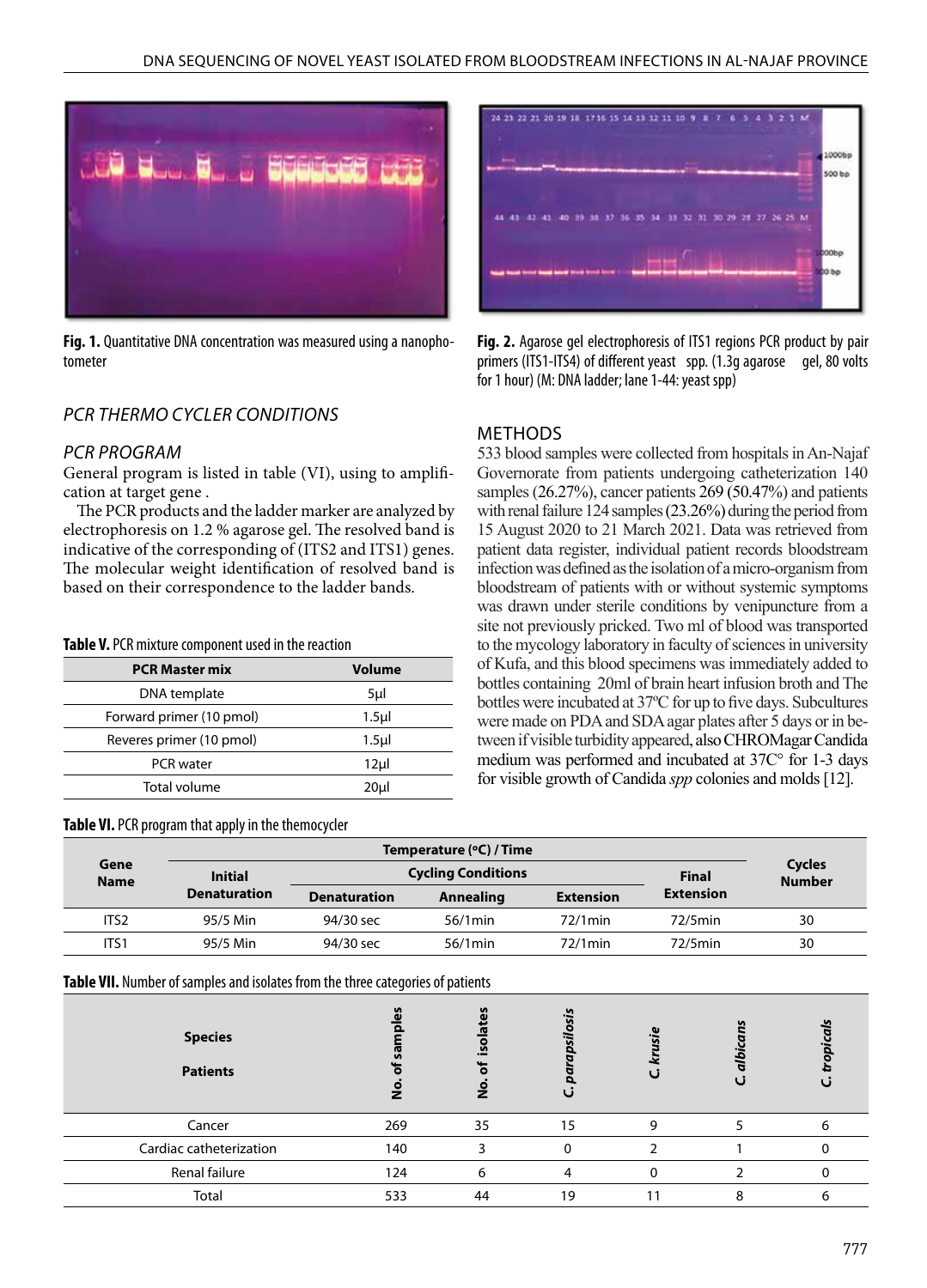

**Fig. 3.** Agarose gel electrophoresis of ITS2 regions PCR product by pair primers (ITS3-ITS4) of different yeast spp. (1.3g agarose gel, 80 volts for 1 hour) (M: DNA ladder; lane 1-44: yeast spp).

# *PREPARATION OF CULTURE MEDIA*

Four Media used in this study listed in Table (II, III).All media were prepared according to the manufactures fixed on their containers.

# *YEAST ISOLATES IDENTIFICATION*

All yeast isolates were diagnosed depending on the culture characteristics, microscopic features, biochemical test and molecular characteristics**.**

### *PCR ASSAY*

The PCR assay was performed to amplify 16S rDNA sequence for identification of *Candida spp*. using universal primers table (IV) for species identification.

# *GENE AMPLIFICATION*

Amplification of genes was carried out according to the experimental protocol of Accu power TLA PCR Premix tub under conditions of cycling as mentioned in cycling parameters of table (VI). The PCR reaction mixture was prepared as 5µl of Favorgen Biotech Corp, Taiwan, which is supplied in a ready to use in 100 µl PCR tube, followed by 5 µl temple DNA extract, 2µl of 10 pmol/µl upstream (reveres) primer specific solution as mentioned in table (V), µl of 10 pmol/µl downstream (forward) primer specific solution and the volume was completed to 20 µl with deionized distilled water, the tube were mixed with vortex to dissolved the lyophilized blue pellet, and briefly spin down.

### *DETECTION OF DNA CONTENT BY AGAROSE GEL ELECTROPHORUS*

Gel electrophorus was used for detection of DNA by UV transuliminator.

### *AGAROSE PREPARATION*

To prepare 100 ml of agarose solution, 1.8g of agarose was added to 100 ml(1X) TBE buffer into a glass flask,



**Fig. 4.** Report of Candida albicans strain

then leave to boiling in a microwave, followed by cooling at 55ºC,then 5µl of ethidium bromide is added to agarose and poured on preparing tray. Comb was removed after hardening of agarose leaving wells which are used later to put DNA samples [13].

### *SAMPLE PREPARATION*

About 5 µl of DNA sample was placed in each well in agarose gel.

### *AGAROSE ELECTROPHORESIS*

TBE (1X) buffer was poured to the electrophoresis tank; tray with agarose gel was immersed in electrophoresis tank. Each well is loaded with 5µl of DNA sample and standard molecular weight of DNA ladder (marker) is loaded in a first well. Electrophoresis run at 80 volts for 1hr, gel was visualized under UV transuliminator and photographed by using digital camera [14].

# *DNA SEQUENCING OF PCR PRODUCTS*

The PCR products of *Candidaspp* were sent to Macrogen Lab in USA and received the data of sequences for every *Candida* spp which sent until sequencing reaction, purified PCR product with processor kit (Promega, Madison, USA) for PCR purification according to industrialization company. Subjected the sequencing results for multi-alignment setup on BioEdit software at finely phylogeny tree is commands and the multigene are perform via Mega 6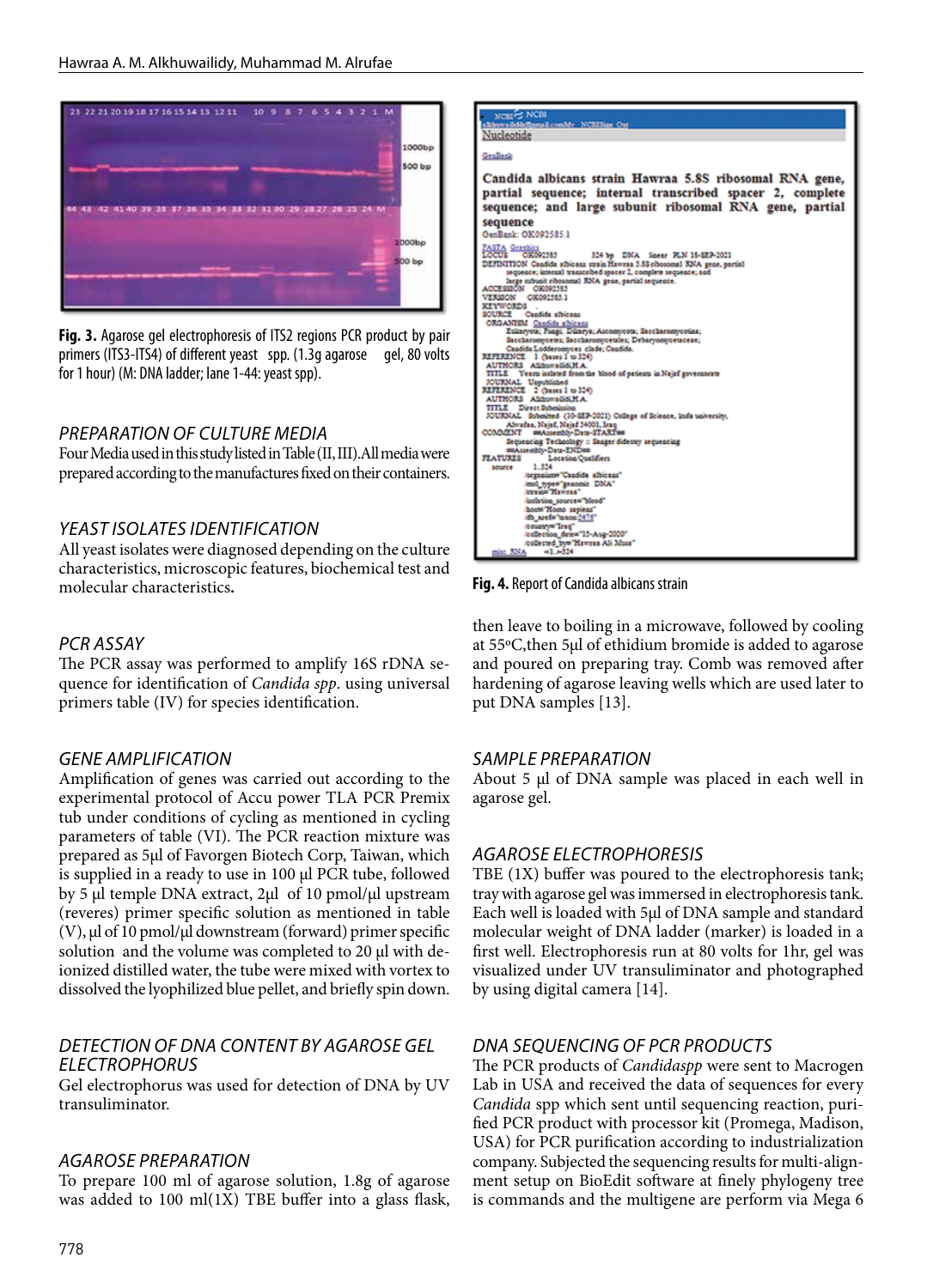software. The sequencing results of the PCR products of several SSCP patterns were edited, aligned, and analyzed as long as with the respective sequences in the reference database using BioEdit Sequence Alignment Editor Software Version 7.1 (DNASTAR, Madison, WI, USA). The primary protein structure building of each SSCP genotype was begin by mutating the available reference NCBI DNA sequences of each coding genetic fragment, by substituting each observed SNP from the BioEdit/Laser gene software into its accurate position in the whole reference DNA sequence to represent each altered variant.

#### **RESULTS AND DISCUSSION**

Depending on the table (I) the current study included the collection of 533 specimens from three groups of patients: cancer patients, patients with renal failure and patients with cardiac catheterization, only 44 samples gave positive growth results, the results were distributed as follows: 35 positive samples from cancer patients, 3 samples from patients undergoing cardiac catheterization, and 6 samples from patients with renal failure, in addition to the 39 control samples that were taken from healthy people, all gave negative results. The blood samples were grown on BHI broth from two to seven days at a temperature of 37 C**ͦ,** and by observing the turbidity of the culture medium, Gram stain test was carried out for all positive isolates, and all of them gave a positive result of this test. Non-albicans Candida (NAC) constituted the majority of isolates, and *C. parapsilosis* was the most frequent in terms of NAC isolates. these results agreed with [15] Where they found that the group Candida nonalbicans is the main reason for the appearance of invasive Candida was heading upwards overtime while *Candida albicans* is decreasing, while disagreed with [16]were the most frequent from *Candida albicans,* and the study showed a remarkable high rate of fungal infection in a group of cancer patients relative to the other groups under study, where the number of fungal infections in this group was 35 out of a total of 269 patients due to the use of chemotherapy and radiation for these patients, which weakens their immune system significantly, which it makes them more susceptible to infection with various pathogens, especially fungi, which constitute a large proportion of the normal flora on the human body and its digestive canal, which is opportunistic in those cases (table VII).

Molecular diagnosis of isolated yeasts was carried out using total chromosomal DNA with PCR technology to identify the isolates, chromosomal DNA was extracted from Isolates using extraction kit (Favorgen Biotech Corp, Taiwan) according to Manufacturer's instructions. DNA concentration was measured Quantification using a nanophotometer and DNA purity was determined in the range of 1.7-2.0 figure (1).

The results showed that our different molecular sizes of the ITS region are *Candida spp.* Primers was used for the same sample, is (ITS1-ITS2) ITS regions have been targeted It was followed according to Key [18], PCR products of these isolates in figures (2) and (3).

PCR products were sent to Macrogen Lab in USA for sequencing analysis, (forward and reverse strand and our sequences were compared with reference global sequences in national center biotechnology information (NCBI) Gene Bank and strains was received online and aligned to NCBI database using blast software and multiple aligned to each other, using Bio Edit software and submitted in fast a format to NCBI through sequin software. Online NCBI blast software was used to compare resulting sequences to the NCBI .The diagnosis of most of the isolates using PCR technique showed agreement with the diagnosis by DNA sequencing technique, and 12 new strains were first named after the researcher Hawraa by the Japanese Gene Bank according to the reports of the NCBI website, Each isolate has been given its own accession number as follows:

OK090878,OK090877,OK090876,OK090875,OK0908 74,OK090873,OK090872,OK090871,OK090870,OK090 869,OK092585,OK083693, as in the report below (fig 4).

Through the current study, it was found that most of the yeast isolates were isolated from cancer patients after undergoing chemotherapy, as their weak immunity and their long stay in the hospital for the purpose of receiving treatment made them highly susceptible to infections due to their exposure to nosocomial infections, also yeast infections can occur in women who take steroids or antibiotics to treat or prevent bacterial infections, and the patient may succeed in overcoming cancer. But he dies due to a fungal infection. This results agree with [19] When collecting patient data at the Oncology Center, it was noted that the most prevalent type of cancer is breast cancer in women, followed by leukemia, followed other types of cancer when the isolates were diagnosed by biochemical tests, and the results were confirmed by culturing them with CHROMagar Candida Medium, the current study showed the high susceptibility of the polymerase chain reaction technique based on ITS 1, ITS2 primers in diagnosing the types of yeasts isolated from the bloodstream with high accuracy and speed compared to other traditional methods and The DNA sequencing method is considered one of the best rapid standard methods for the diagnosis of fungi.

#### **CONCLUSIONS**

It was concluded that there was high susceptibility of the polymerase chain reaction technique based on ITS 1, ITS2 primers in diagnosing the types of yeasts isolated from the bloodstream with high accuracy and speed compared to other traditional methods. Therefore, the DNA sequencing method is considered one of the best rapid standard methods for the diagnosis of fungi.

#### **REFERENCES**

1. Benedict K., Richardson M., Vallabhaneni S. Emerging issues, challenges, and changing epidemiology of fungal disease outbreaks. Lancet Infect Dis. 2017; Lancet Infect Dis. 2017; 17(12): e403–e411. doi: 10.1016/ S1473-3099(17)30443-7.